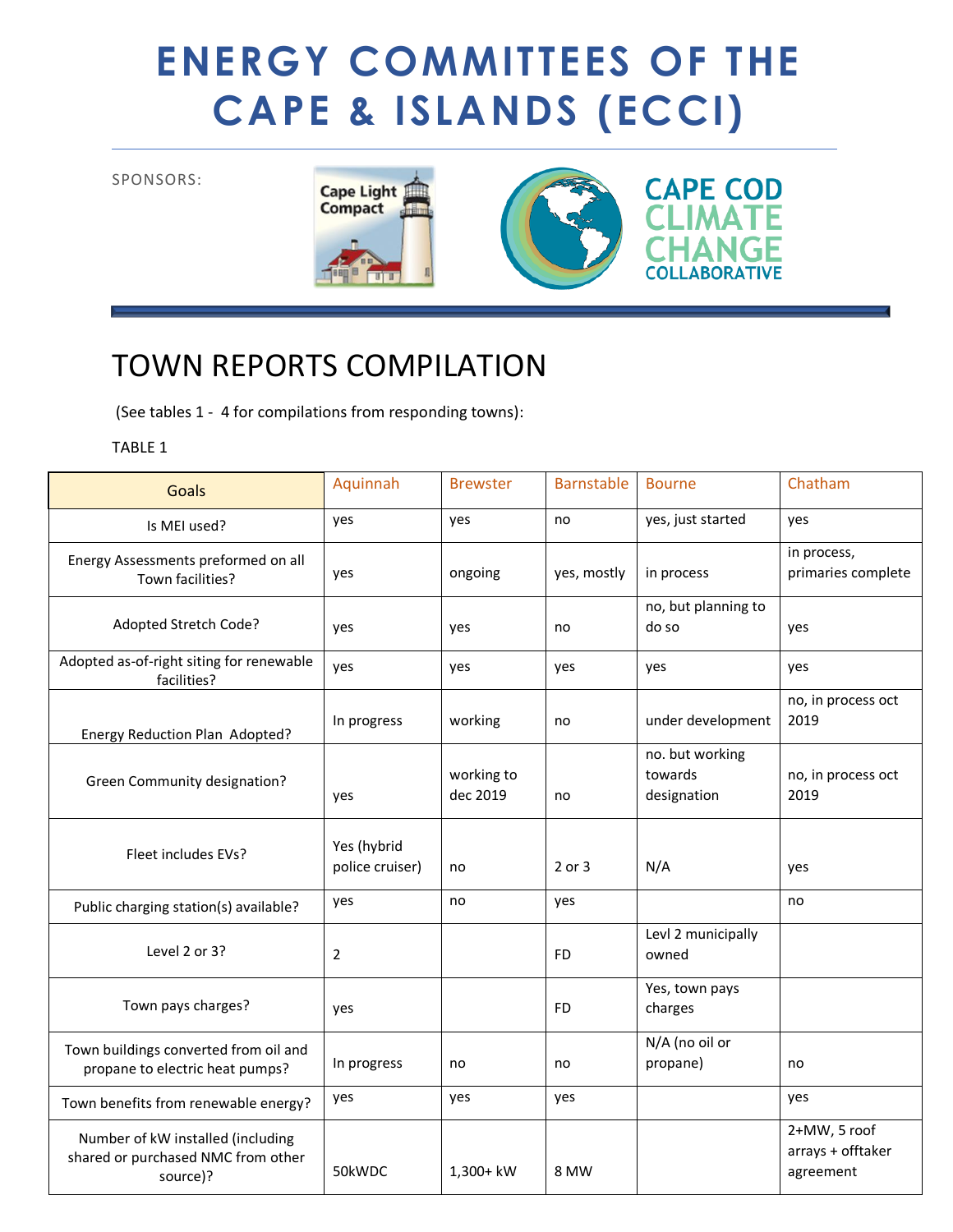| Is there room in towns' energy usage for<br>more NMC?      |                                 |                           |    |                                 |                       |
|------------------------------------------------------------|---------------------------------|---------------------------|----|---------------------------------|-----------------------|
| Emergency facilities have battery<br>backup?               | In progress                     | no, back up<br>generators | no | No.                             | yes, at public safety |
| Town has sponsored a Solarize program<br>for residents?    |                                 |                           |    | Yes                             |                       |
| Town has adopted Climate Emergency<br>Article?             | yes (100%<br>renewable<br>goal) |                           |    | yes, Climate<br>Resolution 2020 |                       |
| Town has set goal of 50% renewable<br>electricity by 2030  | yes                             |                           |    |                                 |                       |
| Town has set goal of 100% renewable<br>electricity by 2040 | yes                             |                           |    |                                 |                       |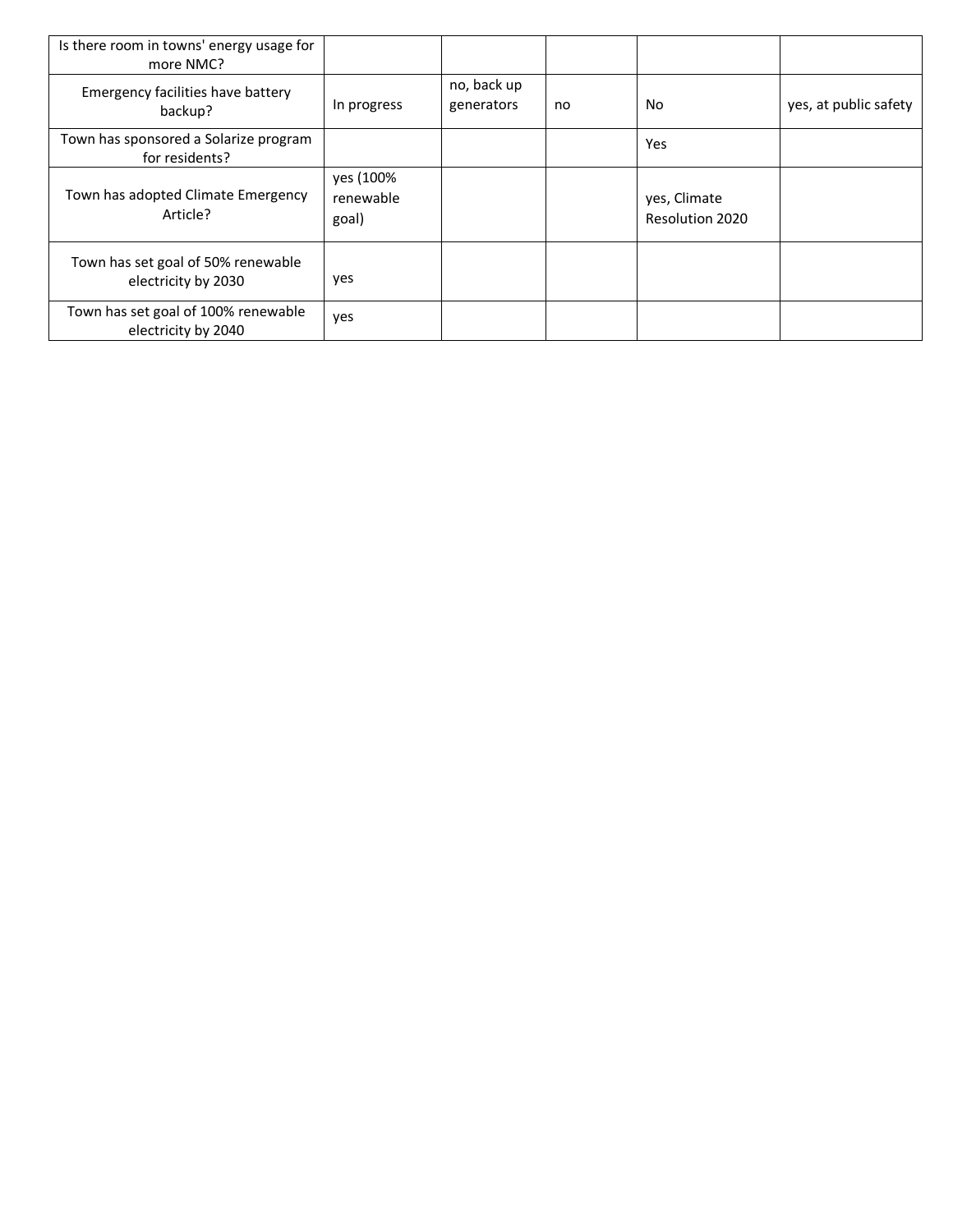| <b>Goals</b>                                                                        | Chilmark                      | Dennis                                        | Edgartown                                                            | Falmouth                   | Harwich |
|-------------------------------------------------------------------------------------|-------------------------------|-----------------------------------------------|----------------------------------------------------------------------|----------------------------|---------|
| Is MEI used?                                                                        | yes                           | yes                                           | yes                                                                  | yes                        | yes     |
| Energy Assessments preformed on all<br>Town facilities?                             | partial                       | 95% done                                      | yes                                                                  | yes                        | yes     |
| Adopted Stretch Code?                                                               | yes                           | yes                                           | yes                                                                  | no                         | yes     |
| Adopted as-of-right siting for renewable<br>facilities?                             | yes                           | yes                                           | yes                                                                  | yes                        | yes     |
| Energy Reduction Plan Adopted?                                                      | under<br>development          | expected<br>aug/sep                           | no                                                                   | yes, needs<br>update       | yes     |
| Green Community designation?                                                        | yes                           | submission<br>expected oct                    | no                                                                   | no, not yet                | yes     |
| Fleet includes EVs?                                                                 | none, fleet too<br>small      | not yet                                       | no                                                                   | no, not yet, new<br>policy | yes     |
| Public charging station(s) available?                                               | grant funding<br>applied for  | not yet, but<br>have plan to                  | yes                                                                  | yes                        | no      |
| Level 2 or 3?                                                                       | level 3                       | Town Hall has<br>conduit and<br>COA will soon | 4 Level 2<br>spaces<br>appropriated<br>not installed                 | level 2                    |         |
| Town pays charges?                                                                  | user pays, when<br>installed  |                                               | no                                                                   | yes                        |         |
| Town buildings converted from oil and<br>propane to electric heat pumps?            | in process                    | no                                            | Partial<br>displacement<br>of oil and<br>propane with<br><b>ASHP</b> | yes                        | no      |
| Town benefits from renewable energy?                                                |                               | yes                                           | yes                                                                  | yes                        | yes     |
| Number of kW installed (including<br>shared or purchased NMC from other<br>source)? | 100kW, 100%<br>municipal load | 6+ MW, plus<br>police and<br>schools          | not sure, 2<br>solar farms                                           | $2+MW$                     | 5MW     |
| Is there room in towns' energy usage for<br>more NMC?                               |                               |                                               |                                                                      |                            |         |
| Emergency facilities have battery<br>backup?                                        | none, fleet too<br>small      | no                                            | no                                                                   | no                         | no      |
| Town has sponsored a Solarize program<br>for residents?                             |                               |                                               |                                                                      |                            |         |
| Town has adopted Climate Emergency<br>Article?                                      | yes, 100%<br>renewable MV     |                                               | yes                                                                  |                            |         |
| Town has set goal of 50% renewable<br>electricity by 2030                           | yes                           |                                               | yes                                                                  |                            |         |
| Town has set goal of 100% renewable<br>electricity by 2040                          | yes                           |                                               | yes                                                                  |                            |         |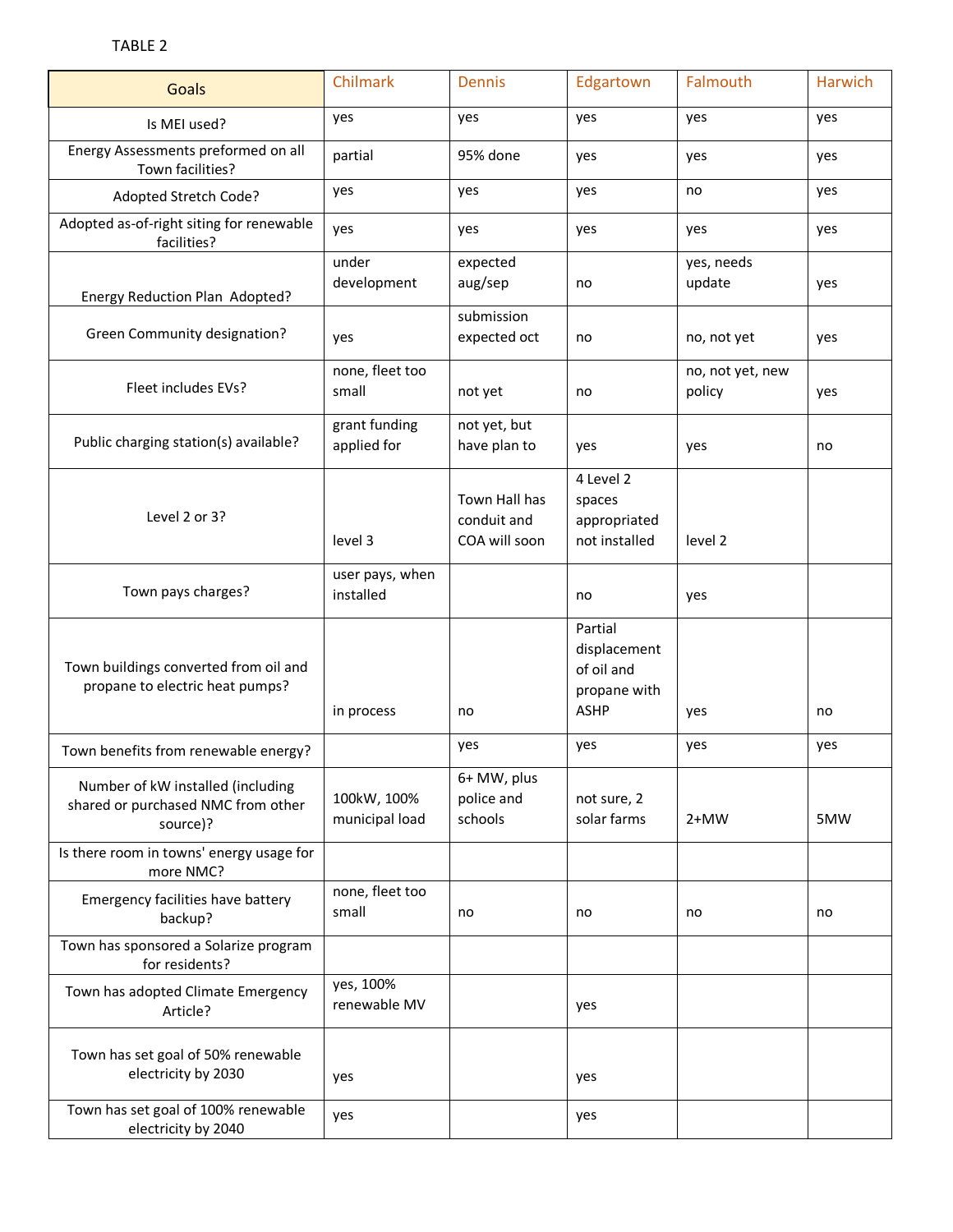| Goals                                                                               | <b>Marion</b>                                            | <b>Mashpee</b>                                | <b>Oak Bluffs</b>     | Sandwich                         |
|-------------------------------------------------------------------------------------|----------------------------------------------------------|-----------------------------------------------|-----------------------|----------------------------------|
| Is MEI used?                                                                        | yes, update in<br>progress                               | Yes                                           | no                    | voted in 2019 at<br>town meeting |
| Energy Assessments preformed on<br>all Town facilities?                             | yes                                                      | Yes                                           | not recently          | not sure                         |
| Adopted Stretch Code?                                                               | yes                                                      | Yes                                           | no                    | no                               |
| Adopted as-of-right siting for<br>renewable facilities?                             | <b>YES</b>                                               | Yes                                           | no                    | no                               |
| Energy Reduction Plan Adopted?                                                      | yes                                                      |                                               | no                    | no                               |
| Green Community designation?                                                        | yes                                                      | Yes                                           | no                    | no                               |
| Fleet includes EVs?                                                                 | yes, leasing 4 plug<br>in hybrids                        | Yes                                           | yes                   | no                               |
| Public charging station(s) available?                                               | yes, 5 stations                                          | Yes                                           | yes                   | no                               |
| Level 2 or 3?                                                                       | level 2                                                  | $\overline{2}$                                | yes                   | no                               |
| Town pays charges?                                                                  | yes                                                      | Yes for municipally-<br>owned                 | yes                   | no                               |
| Town buildings converted from oil<br>and propane to electric heat pumps?            | no, most are NG                                          | N/A (no oil or<br>propane)                    | some                  | no                               |
| Town benefits from renewable<br>energy?                                             | yes                                                      | Yes                                           | yes                   | Police station only              |
| Number of kW installed (including<br>shared or purchased NMC from<br>other source)? | 100% town<br>facilitiy is<br>electricity is<br>renewable | 2.2± MW (additional<br>proposed through CVEC) |                       | 217,211 kW/year                  |
| Is there room in towns' energy usage<br>for more NMC?                               |                                                          |                                               |                       |                                  |
| Emergency facilities have battery<br>backup?                                        | no                                                       | No                                            | actively<br>exploring | no                               |
| Town has sponsored a Solarize<br>program for residents?                             |                                                          | No                                            |                       |                                  |
| Town has adopted Climate<br><b>Emergency Article?</b>                               |                                                          | No                                            |                       | no                               |
| Town has set goal of 50% renewable<br>electricity by 2030                           |                                                          | No                                            |                       |                                  |
| Town has set goal of 100%<br>renewable electricity by 2040                          |                                                          | No                                            |                       |                                  |